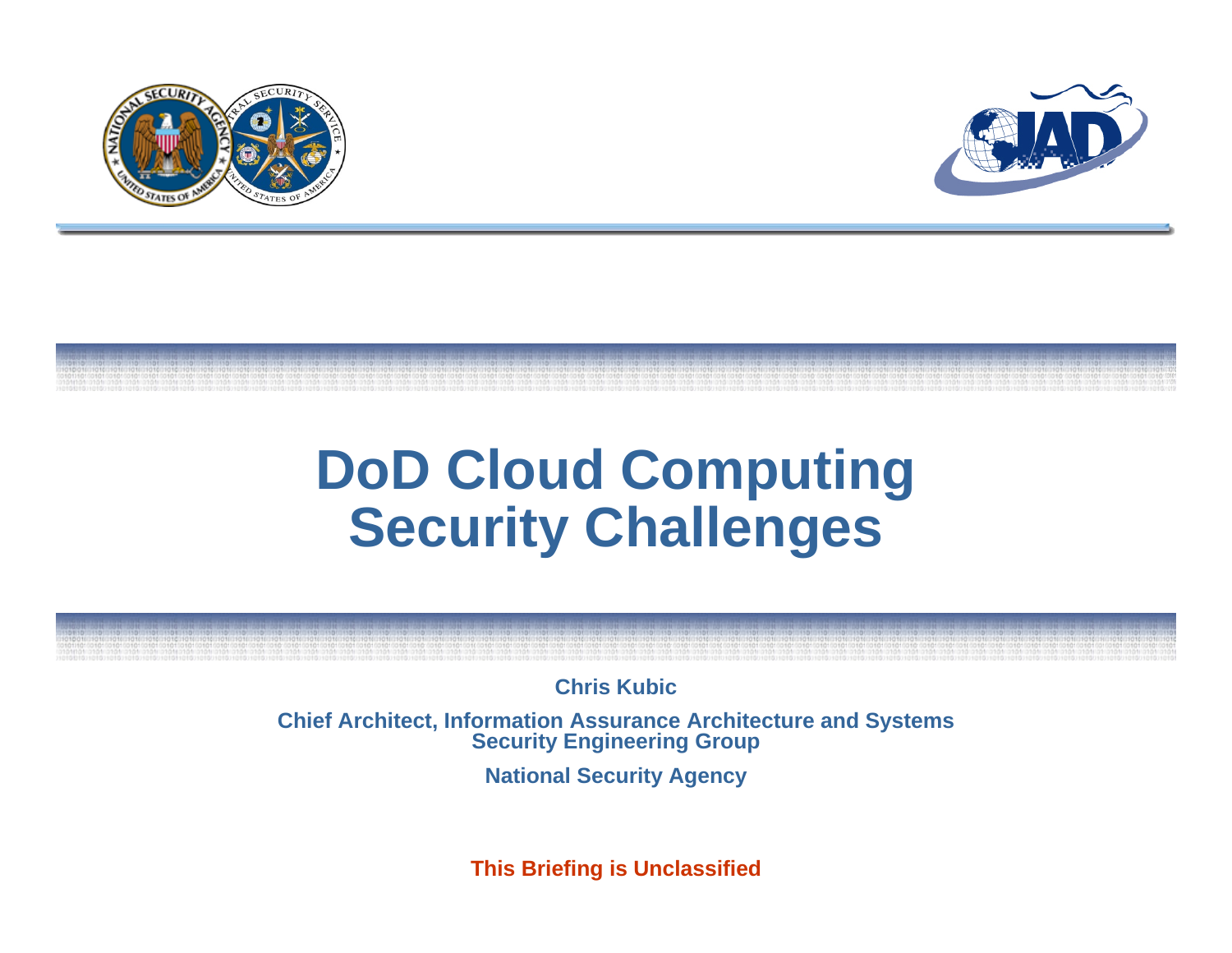

Improved Situational Awareness Enables Small Agile Force





## **Right Information, at the Right Time, at the Right Right Information, at the Right Time, at the Right Place, and Displayed in the Right Format Place, and Displayed in the Right Format**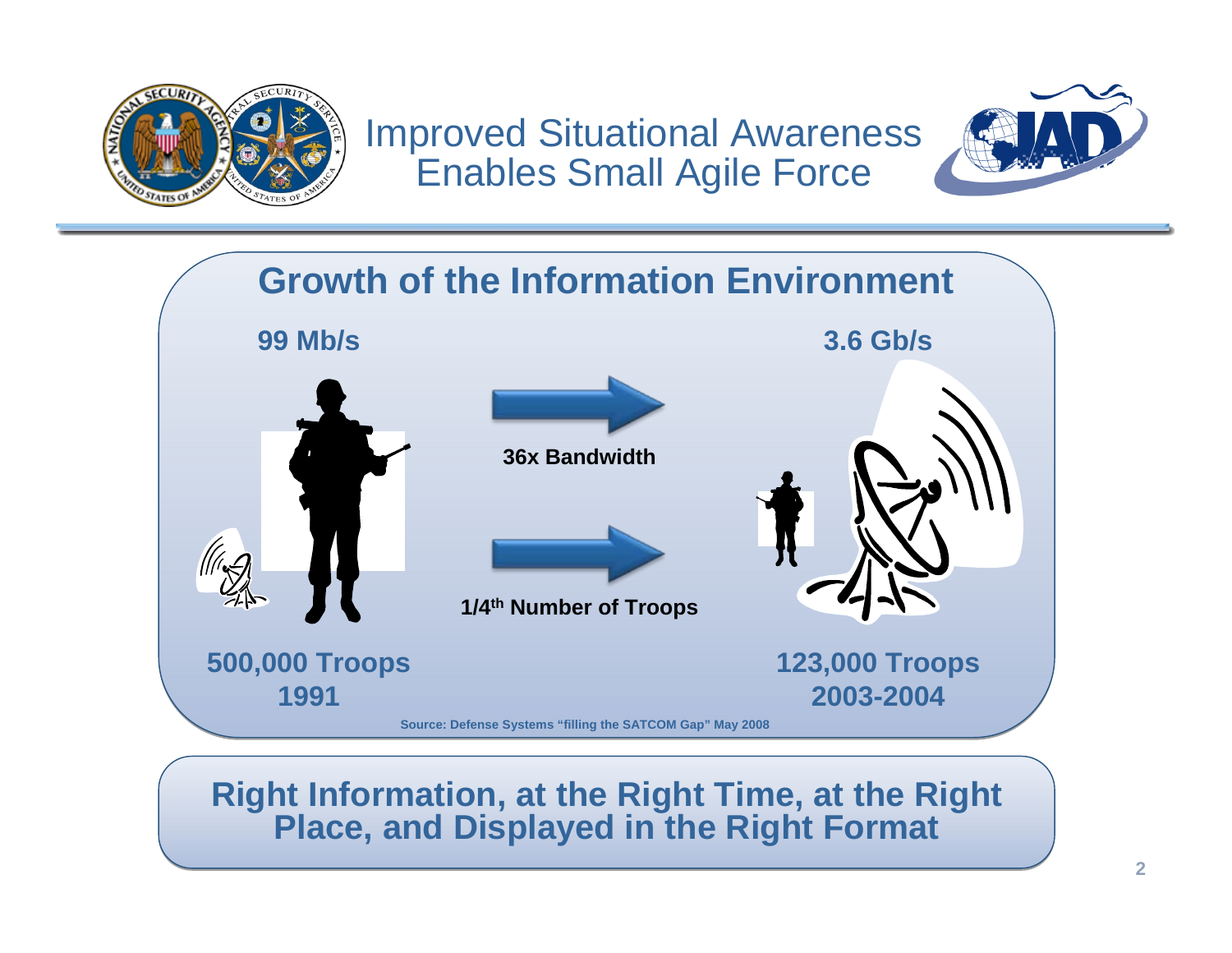



- Potential Cloud Applications (lots of them!)
	- Cyber Network Defense
		- Sensor data storage, analysis, situational awareness
	- Battlespace Awareness -- Common Operating Picture
		- Status of troops, missions, vehicles, weapons, supplies – In the future – autonomous (unmanned) weapons systems
		- Storage/processing of tactical Intelligence, Surveillance, Reconnaissance (ISR) feeds
		- Creating a tailored picture based on a user's access privileges
	- Simulation and Visualization
		- Mission planning and training
	- Plus all the emerging "corporate/business" applications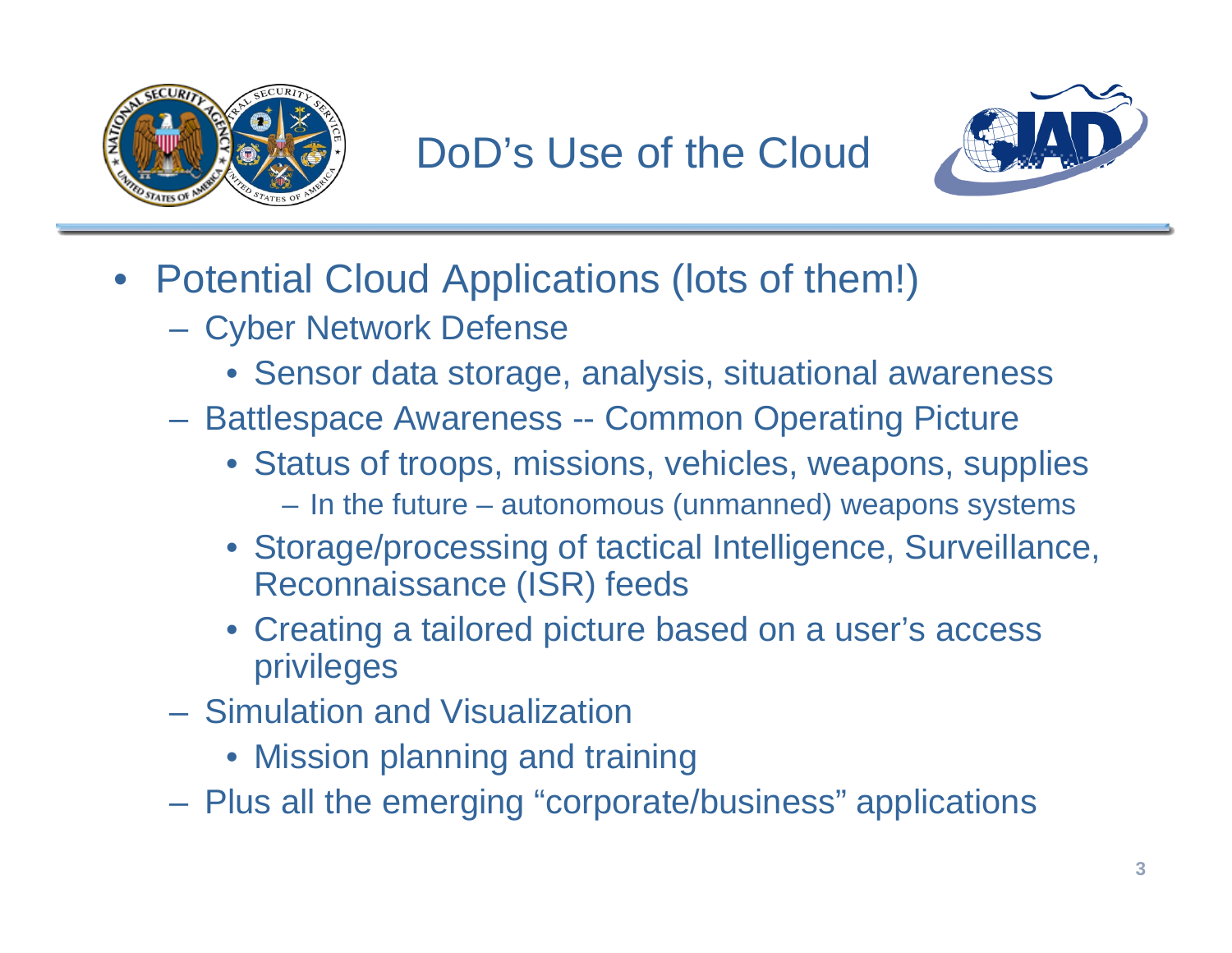



- Potential Implementation Models
	- Use of commercially provided cloud services
	- DoD deployment within DoD networks (build our own)
		- "Monolithic" cloud (serves a single purpose), statically provisioned
		- Dynamically provisioned across DoD clouds
	- Multi-agency "Federated" processing and storage
	- DoD/Commercial "Mashup"
- From a security perspective, above the line is hard – below the line is really hard!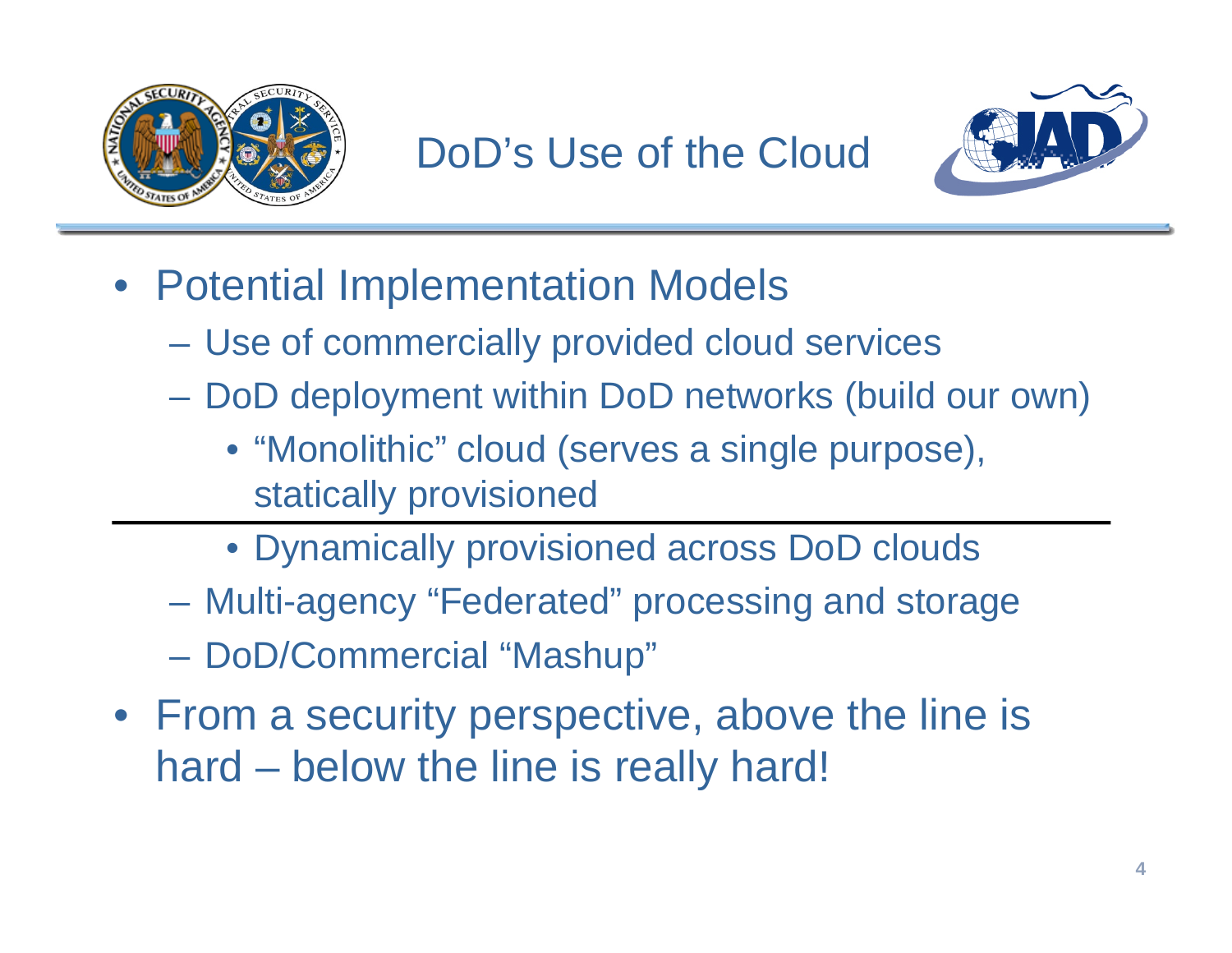





- Early Adopters
	- trooptube.tv



- "YouTube" for troops and their families
- Rapid Access Computing Environment
	- Computing Capacity on Demand
	- Virtual Machine based
- Many more in the works

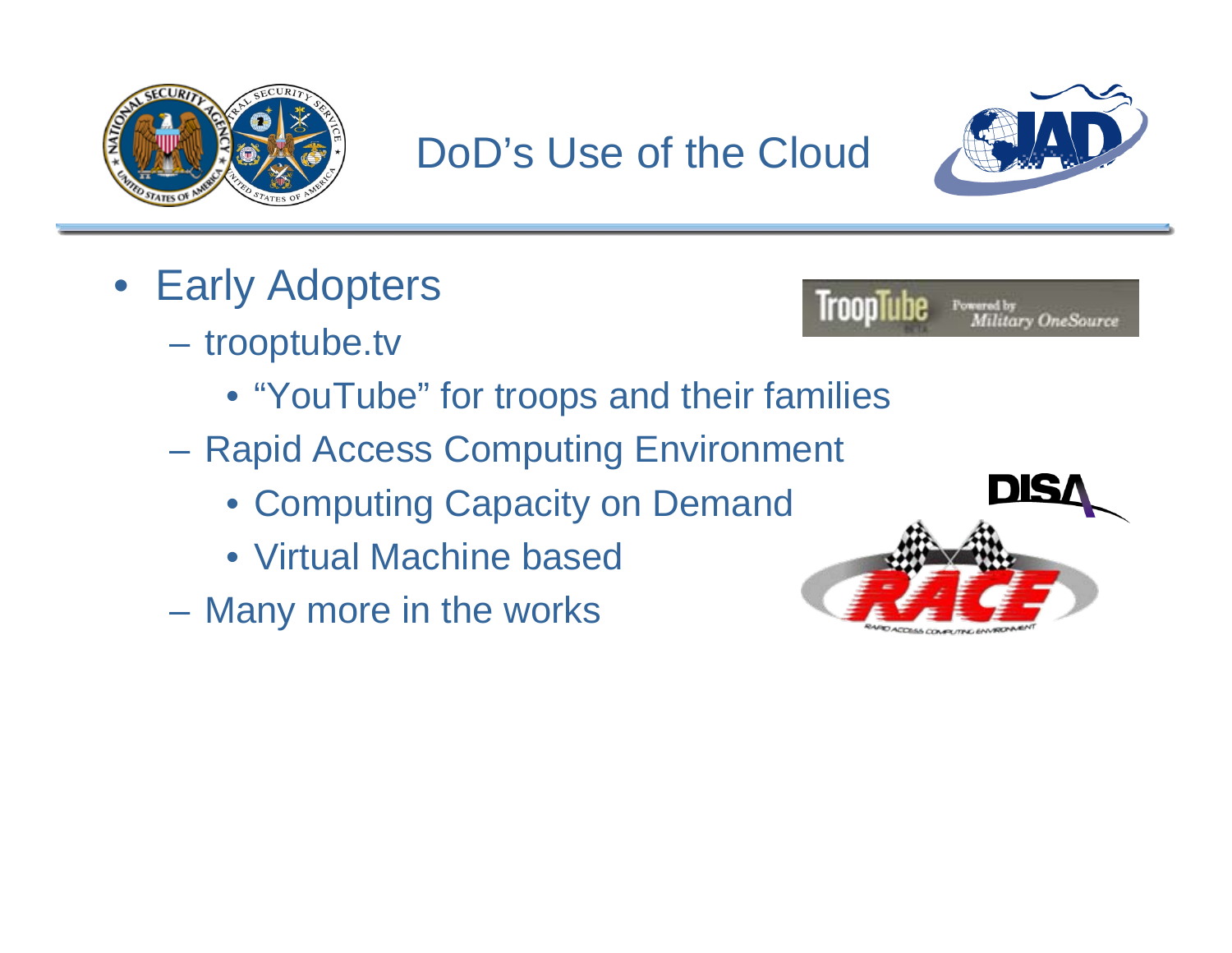

DoD Cloud Computing Security Challenges



- "Gartner Group" security risks certainly apply to DoD
	- Protection of sensitive data, regulatory compliance, data location, data segregation, recovery, etc…
- Other things to consider
	- Security standards for cloud computing (SAML, WS\* equivalent)
	- Secure provisioning of applications into the cloud
		- Ensuring integrity of applications
		- Controlling/restricting what applications can run in which cloud instances
		- Binding specific platforms/virtual machines to applications
		- Ability to control how many resources an application can consume
	- Protecting the cloud computing platforms from cyber attack
	- Ability for cloud to attest to its security configuration/properties